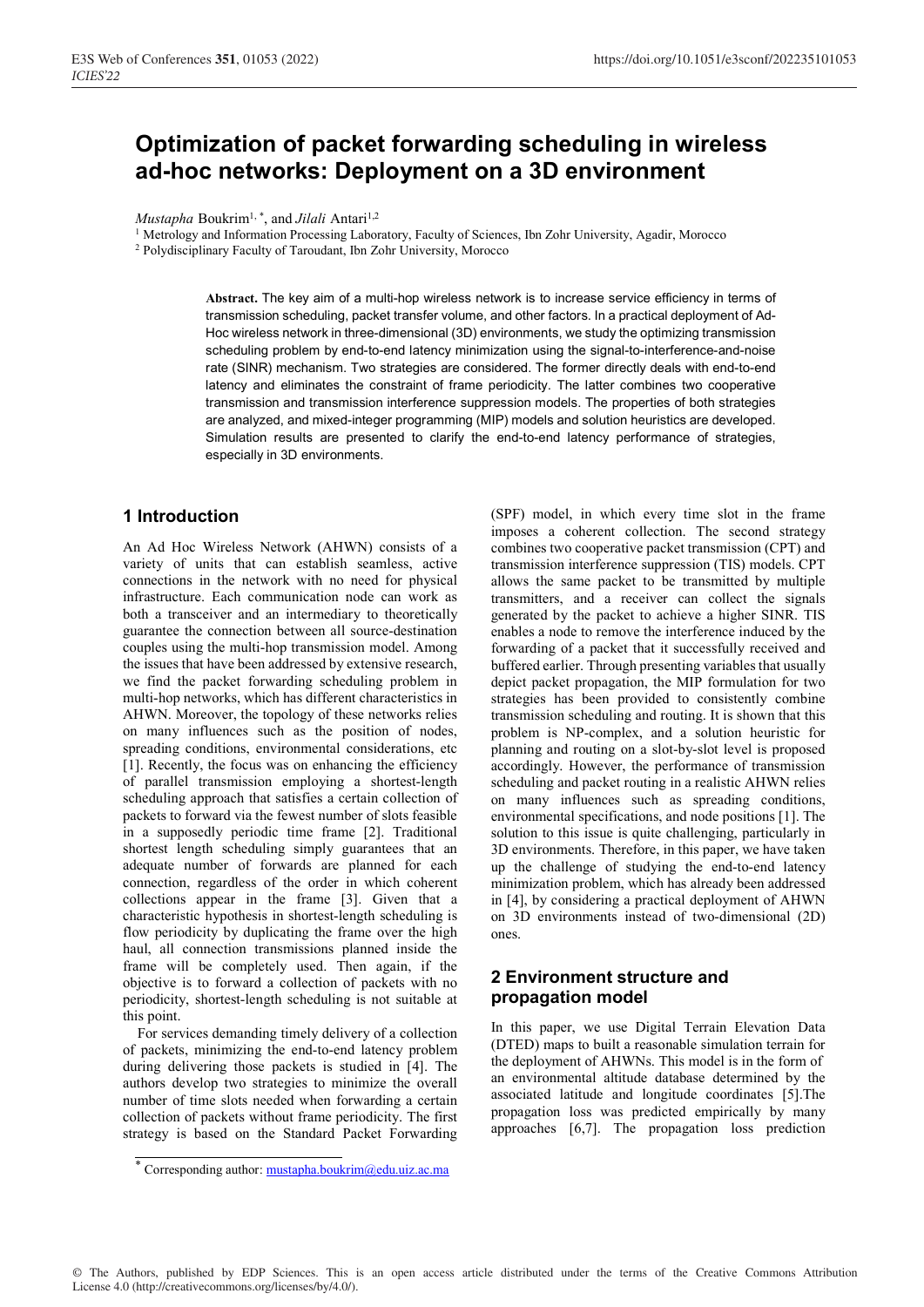approach using environment profile information is shown in [8] and given as:

$$
PL = max (L_{FS}, L_{PE}) + L_D \qquad (1)
$$

where  $L_{FS}$ ,  $L_{PE}$ , and  $L_D$  denote the free space, flat earth, and diffraction losses, respectively.

 In addition, inter-symbol interference between nodes is disregarded. In [7], the free-space loss is expressed as:

$$
L_{FS} = 20log(d) + 20log(f) + 32,45
$$
 (2)

where *d* is the distance between mobile units in kilometers and *f* denotes the transmitting frequency in megahertz. Flat earth loss is defined as follows:

$$
L_{PE} = 118,7 - 20\log(h_t \cdot h_r) + 40\log(d) \tag{3}
$$

where  $h_t$  and  $h_r$  are the antenna lengths of transceiver units.

 We employ the approach of propagation by diffraction adopted by the International Telecommunication Union [9] to estimate the diffraction loss. This approach is derived from the Bullington design. In this recommendation, diffraction loss is given as:

$$
L_D(\sigma) = 6.9 + \log \left( \sqrt{(\sigma - 0.1)^2 + 1} + \sigma - 0.1 \right) \tag{4}
$$

where  $\sigma$  is the diffraction coefficient that joins all the path-related geometrical variables. It may be estimated by the procedure shown in [9].

## **3 Network model**

Bidirectional graph  $G = (V; E)$  is generally exploited to construct the links between communication units in an AHWN. Units in the network compose the collection of intersections,  $V$ , and the connections between the units compose the collection of borders,  $E$  [10]. A unit-to-unit received power matrix  $P = [p_{nm}]$  is built.  $p_{nm}$ represents the power received from unit *n* by unit *m* and<br>is calculated as:  $p_{nm} = P_n - PL_{nm}$  where the is calculated as:  $p_{nm} = P_n - PL_{nm}$ transmission power of unit  $n$  and the propagation loss from unit *n* to unit *m* are represented by  $P_n$  and  $PL_{nm}$ , respectively. A couple of units  $(n; m)$ , where *n* and *m* are members of  $V$ , is in  $E$  if, and only if, the signal-to-noise rate (SNR) demand is verified, that is:

$$
SNR_{nm} = \frac{p_{nm}}{\mu} \ge \gamma \tag{5}
$$

where  $\mu$  is the noise intensity and  $\gamma$  is the chosen SNR limit.

 The network's connection status is given by a physical link matrix  $C = [c_{nm}]$ , in which  $c_{nm}$  entries of the matrix rely on the  $SNR_{nm}$  and the SNR limit  $\gamma$  for a secure connection, respectively. Hence, the elements of  $C$  can be defined as follows:

$$
c_{nm} = \begin{cases} 1, & if \quad n \neq m \quad and \quad SNR_{nm} \ge \gamma \\ 0, & if \quad n = m \quad or \quad SNR_{nm} < \gamma \end{cases}
$$

## **4 Approved transmission models**

#### **4.1 Standard packet forwarding model (SPF)**

We suppose  $\Omega$  signifies a collection of units sending in a time slot t that is belonging to a sequence of  $T =$  $\{1,2,\ldots,\tau\}$ , the status of each node is being either transmitting, receiving, or inactive over at the most one link in a time slot  $t$  [4]. Generally, not all transmissions can be forwarded simultaneously due to the interference constraint. We denote a group of active nodes belonging to a matching collection  $\xi \in E$  by  $\Omega(\xi) = \{n :$  $\exists m, (n; m) \in \xi$ . Thus, the SINR demand is applied to each link  $(n; m) \in \xi$ :

$$
SINR_{nm} = \frac{p_{nm}}{\mu + \sum_{k \in \Omega(\xi) \setminus \{n\}} p_{km}} \ge \gamma \tag{6}
$$

Each packet  $s$  belonging to a set of packets  $S$  needs to be forwarded over a link at one time slot and is to be delivered to its receiver  $D(s)$  from its source node  $O(s)$ by passing through several relaying nodes on its path.

## **4.2 Cooperative packet transmission model (CPT)**

With the CPT model, a group of nodes can send in parallel or receive the same packet, and each end node can join the transmitting signals from several transmitters [4,11]. Moreover, the nodes will send packets several times after receiving and storing them the first time. The CPT model described in [4] is adopted, and the SINR demand for  $m \in V$  to successfully accept packet  $s \in S$  is:

$$
SINR_{nm} = \frac{\sum_{n \in \Omega(s)} p_{nm}}{\mu + \sum_{k \in \Omega \setminus \Omega(s)} p_{km}} \ge \gamma \tag{7}
$$

where  $\Omega(s) \subseteq \Omega$  represents the subgroup of transmitter packet s.

#### **4.3 Transmission interference suppression model (TIS)**

The TIS model was proposed in [12]. Its basic premise is that a receiver will cancel the intervening signal created by the transmission of a packet that it had previously received successfully and buffered. The SINR demand for node  $m \in V$  receiving packet  $s \in S$  from node  $n$  with TIS is:

$$
SINR_{nm} = \frac{p_{nm}}{\mu + \sum_{k \in \Omega \setminus \Omega(m) \cup \{n\}} p_{km}} \ge \gamma
$$
 (8)

where  $\Omega(m) \subseteq \Omega$  present the sub-group of transmitters of packets that were buffered in node  $m$ .

## **5 Reduced latency scheduling problem (RLSP)**

We discuss the optimization problem considered in [4], which aims to decrease global end-to-end latency by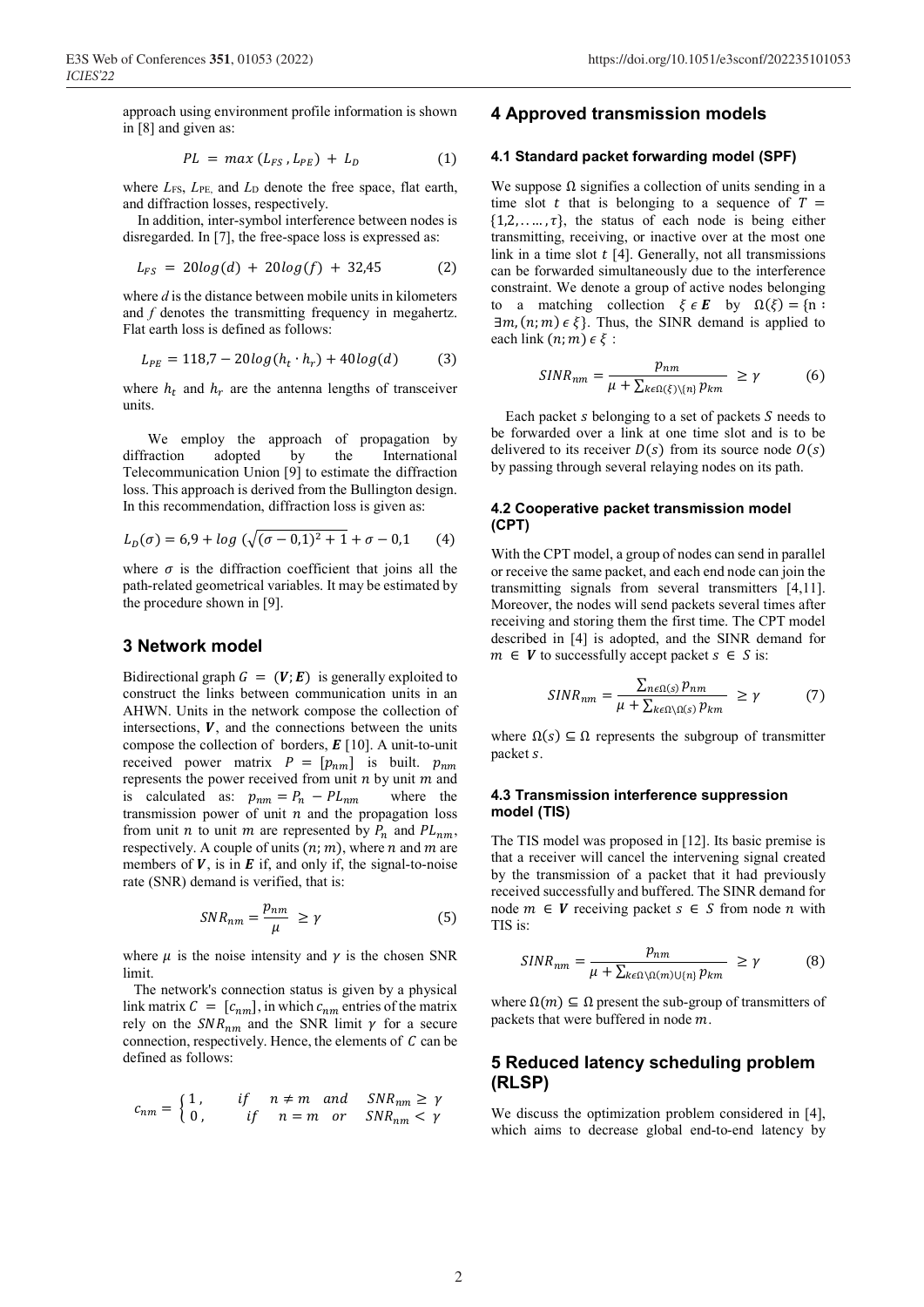optimizing packet transmission scheduling. Principally, RLSP selects, for every time slot, specific packets to be forwarded and the connections to be employed by forwards, to utilize the least number of time slots to send all the packets to their corresponding recipients. Two RLSP strategies are explored in the following subsections: the first with SPF (S-RLSP), and the second with the incorporation of CPT and TIS (I-RLSP), exploiting MIP models.

#### **5.1 1st strategy: Improvement of transmission scheduling with SPF**

In [3, 4, 13], the authors studied and proved the problem's NP-hardness. Since the solution of latency minimization for S-RLSP is and will continue to be NP-hard, the authors in [4] proposed a heuristic algorithm to yield an optimal solution within a minimum of time. The algorithm divides packet transmissions into time slots and schedules them in order. The progress of the algorithm is explained in **Algorithm 1**. Notations considered by the algorithm are listed in Table 1.

Before the beginning of the first time slot  $t = 1$ , **Algorithm 1** gives the first state of all packets inserted into the network. The  $line -4$  formulation aims to reduce the total path followed by all packets to their receivers in the time slot  $t$ . The  $line -5$  constraint guarantees that a unit can only transmit or receive a packet in the slot  $t$ . The  $line - 6$  constraint guarantees that a packet may be transmitted by only one unit in the slot  $t$ . The  $line - 7$ constraint ensures that if  $Z_{ms} = 0$ , the packet s must not reach the unit  $m$ . The  $line -8$  determines the unit that can be reached by the packet s, i.e.,  $Z_{0s} = 0$ . The *line* – 9 calculates the shortest path taken by the packet *s* from all units with s to its receiver  $D(s)$ . Formula  $line - 10$ presents the SINR demand for delivery of the packet from unit  $n$  to unit  $m$ .

| 1: Initializing sets at the first slot $t = 1$<br>2: $S(t) = S$ ; $S(n, t) = {s \in S : O(s) = n}, n \in V$ ;<br>$V(s,t) = {O(s)};$ $L(s,t) = l(s, O(s));$<br>3: Stage 1: Solve MIP formulation<br>4:<br>min $\sum_{s \in S(t)} z_s$<br>5: s. t.<br>$\sum_{s \in S(n,t)} X_{ns} + \sum_{s \in S'(n,t)} Y_{ns} \le 1$ ,<br>$n \in V$<br>6:<br>$\sum_{n \in V(s,t)} X_{ns} \leq 1$ , $s \in S(t)$<br>$Z_{ms} \leq Y_{ms}$ , $s \in S(t)$ , $m \in V'(s,t)$<br>7:<br>8:<br>$Z_{0s} + \sum_{m \in V'(s,t)} Z_{ms} = 1$ , $s \in S(t)$<br>$z_s = L(s, t)Z_{0s} + \sum_{m \in V'(s,t)} l(s, m)Z_{ms} = 1$<br>9:<br>$s \in S(t)$<br>$\frac{\sum_{n\in V(s,t)} p_{nm}X_{ns}+M(m)(1-Y_{ms})}{\mu+\sum_{k\in V(m)}\sum_{r\in S(t)\{s\}} p_{km}\,.\,X_{kr}}\geq \,\gamma\;,$<br>10:<br>$m \in V$ , $s \in S'(m,t)$<br>11:<br>X, Y, Z binary; z continuous<br>12: Stage 2: Updating of the sets<br>$V(s,t+1) = V(s,t) \cup \{ m \in V'(s,t): Y_{mp}^* = 1 \},$<br>13:<br>$p \in P(t)$<br>14:<br>$S(t + 1) = \{s \in S(t) : D(s) \notin V(s, t + 1)\}\$<br>15:<br>$S(n, t + 1) = \{s \in S(t + 1): n \in V(s, t + 1)\}\,$<br>$n \in V$<br>16:<br>$L(s,t+1) = min_{n \in V(s,t+1)} l(s,n), \qquad s \in S(t+1)$<br>17: Stage 3: If $S(t + 1) = \emptyset$ stop. Else, define $t = t + 1$ | <b>Algorithm 1:</b> For <i>S-RLSP</i> [4] |  |  |
|----------------------------------------------------------------------------------------------------------------------------------------------------------------------------------------------------------------------------------------------------------------------------------------------------------------------------------------------------------------------------------------------------------------------------------------------------------------------------------------------------------------------------------------------------------------------------------------------------------------------------------------------------------------------------------------------------------------------------------------------------------------------------------------------------------------------------------------------------------------------------------------------------------------------------------------------------------------------------------------------------------------------------------------------------------------------------------------------------------------------------------------------------------------------------------------------------------------------------------------------------------------------------|-------------------------------------------|--|--|
|                                                                                                                                                                                                                                                                                                                                                                                                                                                                                                                                                                                                                                                                                                                                                                                                                                                                                                                                                                                                                                                                                                                                                                                                                                                                            |                                           |  |  |
|                                                                                                                                                                                                                                                                                                                                                                                                                                                                                                                                                                                                                                                                                                                                                                                                                                                                                                                                                                                                                                                                                                                                                                                                                                                                            |                                           |  |  |
|                                                                                                                                                                                                                                                                                                                                                                                                                                                                                                                                                                                                                                                                                                                                                                                                                                                                                                                                                                                                                                                                                                                                                                                                                                                                            |                                           |  |  |
|                                                                                                                                                                                                                                                                                                                                                                                                                                                                                                                                                                                                                                                                                                                                                                                                                                                                                                                                                                                                                                                                                                                                                                                                                                                                            |                                           |  |  |
|                                                                                                                                                                                                                                                                                                                                                                                                                                                                                                                                                                                                                                                                                                                                                                                                                                                                                                                                                                                                                                                                                                                                                                                                                                                                            |                                           |  |  |
|                                                                                                                                                                                                                                                                                                                                                                                                                                                                                                                                                                                                                                                                                                                                                                                                                                                                                                                                                                                                                                                                                                                                                                                                                                                                            |                                           |  |  |
|                                                                                                                                                                                                                                                                                                                                                                                                                                                                                                                                                                                                                                                                                                                                                                                                                                                                                                                                                                                                                                                                                                                                                                                                                                                                            |                                           |  |  |
|                                                                                                                                                                                                                                                                                                                                                                                                                                                                                                                                                                                                                                                                                                                                                                                                                                                                                                                                                                                                                                                                                                                                                                                                                                                                            |                                           |  |  |
|                                                                                                                                                                                                                                                                                                                                                                                                                                                                                                                                                                                                                                                                                                                                                                                                                                                                                                                                                                                                                                                                                                                                                                                                                                                                            |                                           |  |  |
|                                                                                                                                                                                                                                                                                                                                                                                                                                                                                                                                                                                                                                                                                                                                                                                                                                                                                                                                                                                                                                                                                                                                                                                                                                                                            |                                           |  |  |
|                                                                                                                                                                                                                                                                                                                                                                                                                                                                                                                                                                                                                                                                                                                                                                                                                                                                                                                                                                                                                                                                                                                                                                                                                                                                            |                                           |  |  |
|                                                                                                                                                                                                                                                                                                                                                                                                                                                                                                                                                                                                                                                                                                                                                                                                                                                                                                                                                                                                                                                                                                                                                                                                                                                                            |                                           |  |  |
|                                                                                                                                                                                                                                                                                                                                                                                                                                                                                                                                                                                                                                                                                                                                                                                                                                                                                                                                                                                                                                                                                                                                                                                                                                                                            |                                           |  |  |
|                                                                                                                                                                                                                                                                                                                                                                                                                                                                                                                                                                                                                                                                                                                                                                                                                                                                                                                                                                                                                                                                                                                                                                                                                                                                            |                                           |  |  |
|                                                                                                                                                                                                                                                                                                                                                                                                                                                                                                                                                                                                                                                                                                                                                                                                                                                                                                                                                                                                                                                                                                                                                                                                                                                                            |                                           |  |  |
|                                                                                                                                                                                                                                                                                                                                                                                                                                                                                                                                                                                                                                                                                                                                                                                                                                                                                                                                                                                                                                                                                                                                                                                                                                                                            |                                           |  |  |
|                                                                                                                                                                                                                                                                                                                                                                                                                                                                                                                                                                                                                                                                                                                                                                                                                                                                                                                                                                                                                                                                                                                                                                                                                                                                            |                                           |  |  |
|                                                                                                                                                                                                                                                                                                                                                                                                                                                                                                                                                                                                                                                                                                                                                                                                                                                                                                                                                                                                                                                                                                                                                                                                                                                                            |                                           |  |  |
|                                                                                                                                                                                                                                                                                                                                                                                                                                                                                                                                                                                                                                                                                                                                                                                                                                                                                                                                                                                                                                                                                                                                                                                                                                                                            |                                           |  |  |
|                                                                                                                                                                                                                                                                                                                                                                                                                                                                                                                                                                                                                                                                                                                                                                                                                                                                                                                                                                                                                                                                                                                                                                                                                                                                            |                                           |  |  |
|                                                                                                                                                                                                                                                                                                                                                                                                                                                                                                                                                                                                                                                                                                                                                                                                                                                                                                                                                                                                                                                                                                                                                                                                                                                                            |                                           |  |  |
|                                                                                                                                                                                                                                                                                                                                                                                                                                                                                                                                                                                                                                                                                                                                                                                                                                                                                                                                                                                                                                                                                                                                                                                                                                                                            |                                           |  |  |
|                                                                                                                                                                                                                                                                                                                                                                                                                                                                                                                                                                                                                                                                                                                                                                                                                                                                                                                                                                                                                                                                                                                                                                                                                                                                            |                                           |  |  |
| and return to <b>Stage 1</b>                                                                                                                                                                                                                                                                                                                                                                                                                                                                                                                                                                                                                                                                                                                                                                                                                                                                                                                                                                                                                                                                                                                                                                                                                                               |                                           |  |  |

 The related sets are updated in Stage 2. The nodes getting the packet **s** ( $Y_{mp}^* = 1$ ) are integrated in  $V(s; t + 1)$ , i.e.,  $line -13$ . Packets that hasn't yet arrived at intended receivers in time slot  $t$  are registered in  $S(t + 1)$  (see *line* - 14). The *line* - 15 updates the set of packets saved in each node. The algorithm is terminated with Stage 3 in which the procedure stops if all packets have been arrived at their receivers in  $t$  slots, else it returns to Stage 1 by setting  $t = t + 1$ .

#### **5.2 2nd strategy: Improvement of transmission scheduling with CPT and TIS**

We consider the  $2<sup>nd</sup>$  strategy for minimal latency scheduling, which implies that the CPT and TIS models are used. The I-RLSP heuristic algorithm is the same as the S-RLSP heuristic. The difference lies only in the **Stage 1** of **Algorithm 1**, as expressed in the following MIP formulation. A given node can send a packet in several time slots. The problem is a one-slot variant of S-RLSP.

$$
\min \sum_{s \in S(t)} z_s - \mathcal{E} \sum_{s \in S(t)} \sum_{n \in V} Y_{ns} \tag{9}
$$

s.t:  $lines: (5), (7), (8)$  (9) in **Algorithm 1** 

$$
\frac{\sum_{n \in V(s)} p_{nm} X_{ns} + M(m)(1 - Y_{ms})}{\mu + \sum_{r \in S'} \{m, t\} \{s\}} \frac{\sum_{k \in V(r,t)} p_{km} \cdot X_{kr}}{s \in S'(m, t)} \ge \gamma, \qquad m \in V,
$$
\n(10)

## $X, Y, Z$ : binary; z, continuous (11)

 The last term of the formula (9) uses a positive constant to define the goal of the secondary optimization, (more details in [4]). Remark that the constraint mentioned in  $line - 6$  is missed in the above formulation which allows a packet to be transmitted by multiple nodes.

**Table 1.** Table of Notations.

| S(t)                                      | Collection of packets that have not yet reached<br>their receivers at the starting of slot $t$           |
|-------------------------------------------|----------------------------------------------------------------------------------------------------------|
| S(n,t)                                    | Collection of packets available at unit $n \in V$<br>$(i,e, S(n,t) \subseteq S(t))$                      |
| S'(n,t)                                   | Collection of packets absent at unit $n \in V$<br>$(i,e, S'(n,t) = S(t) \setminus S(n,t))$               |
| V(s,t)                                    | Collection of units that contain packet s at the<br>starting of the slot t (i,e, $V(s, t) \subseteq V$ ) |
| V'(s,t)                                   | Collection of units without packet s at the start<br>of slot $t$ (i,e,. $V'(s,t) = V \setminus V(s,t)$ ) |
| $\boldsymbol{0}(s)$ , $\boldsymbol{D}(s)$ | Origin and destination units of packet $s \in S$                                                         |
| l(s,n)                                    | Path length from unit $n \in V$ to $D(s)$                                                                |
| L(s,t)                                    | Length of the actual path of $s$ to its receiver<br>$D(s)$ (i,e,. $L(s,t) = min_{n \in V(s,t)} l(s,n)$ ) |
| $X_{ns}$                                  | Logic variable becomes 1 if unit $n \in V(s,t)$<br>sends packet s, and 0 else                            |
| $Y_{ms}$                                  | Logic variable becomes 1 if unit $m \in V'(s,t)$<br>receives packet s, and 0 else                        |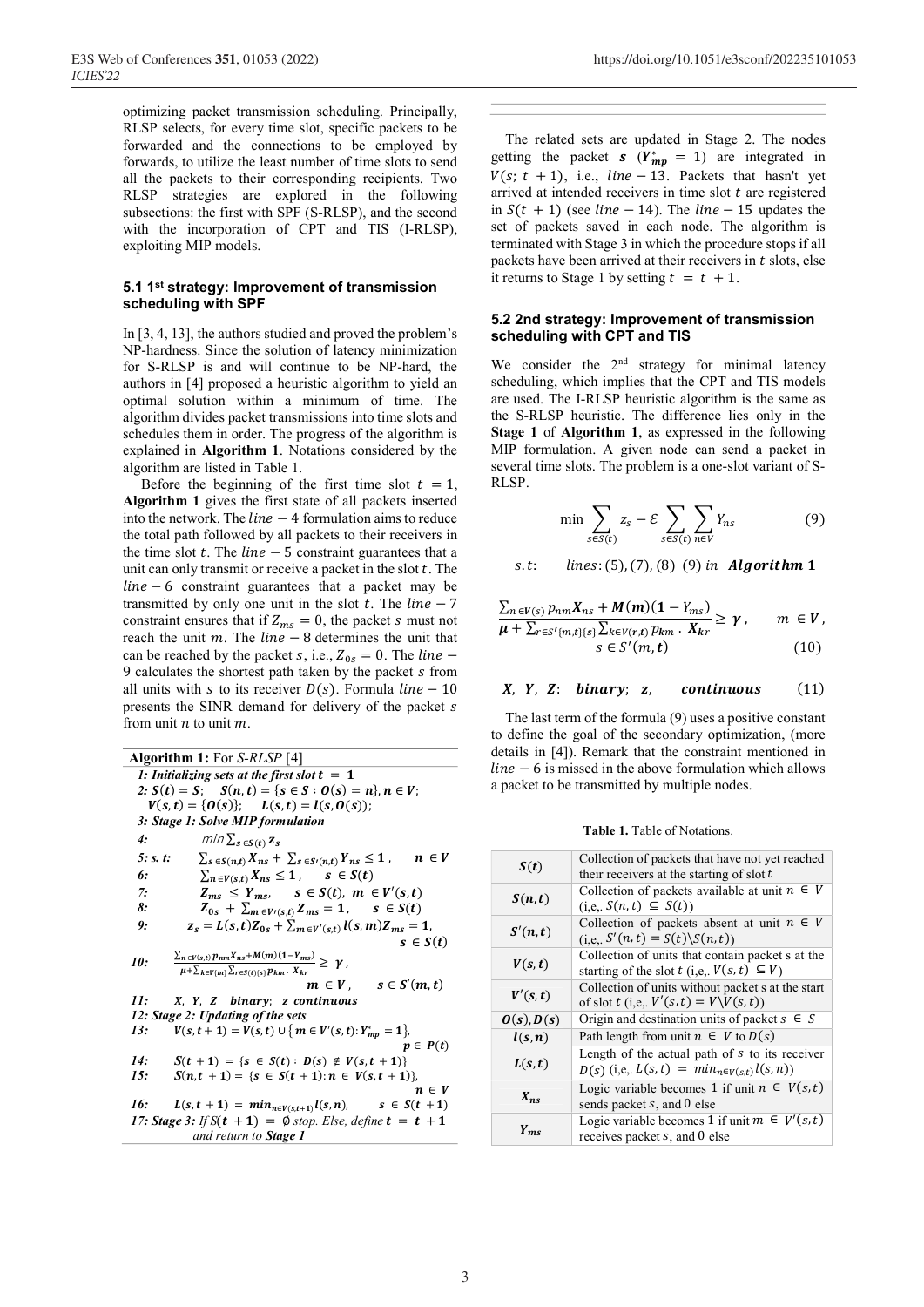| $Z_{ms}$    | Logic variable becomes 1 if unit $m \in V'(s, t)$<br>is the nearest unit to $D(s)$    |
|-------------|---------------------------------------------------------------------------------------|
| $Z_{0n}$    | Secondary logic variable for the packet s                                             |
| $Z_{\rm c}$ | Variable computing the length path of s to its<br>$D(s)$ after transmission in slot t |

## **6 Results and discussion**

In all the experiment simulations presented below, the AHWN units are deployed in environment provided by the DTED  $level - 1$  map, which is approximately covering an area of  $111.2 \, km \times 111.2 \, km$ . Fig. 1. illustrate a concrete representation of this environment, referred to as  $Level - 1$ , which has a maximum elevation of  $702 m$ 



**Fig. 1.** Deployment terrain.

 All units in the network have the same transmit power as  $5 W$  and the transmission and receive antennas are each 2 m long. The noise power  $\mu$ , and the SINR demand  $\gamma$ , and the transmission frequency f are  $10^{-20}$  W, 1, and 400  $MHz$ , respectively. In the following, the performance of both strategies will be evaluated. The latency values versus the amount of packets injected in the network, the number of hops between the transceivers of the packets, and the number of units deployed in the environment will be illustrated. The test networks we consider here are medium networks with 30 units. Each latency value is an average estimate for 10 instances.

 Fig. 2. plots the end-to-end latency values of both strategies as a function of the amount of packets that are introduced into the network subject to the provision that the number of hops for every couple of units is 4. We can note the ratio variances grow as the amount of packets increases, and that I-RLSP performs much better than S-RLSP.



**Fig. 2.** Performance comparison of two strategies versus the amount of packets

 Fig. 3. shows the end-to-end latency values of both strategies as a function of the number of hops between the transceivers per packet by setting the number of packets inserted into the network to 5. We can note that the relative variations to the second packet up to the  $5<sup>th</sup>$ packet increase significantly. It is obvious that I-RLSP provides a significantly better end-to-end latency than S-RLSP. For  $hop = 5$ , I-RLSP spares about 50% of the number of slots compared to S-RLSP. Comparing Fig. 2. and Fig. 3, we may also see that the latencies provided by S-RLSP and I-RLSP grow higher with the amount of packets than with the number of hops, because the insertion of a given packet into the network may make the transmission scheduling process more complicated, and thus it takes time to find an optimal solution.



**Fig. 3.** Performance comparison of two strategies versus the number of hops

 The performances of both strategies are also evaluated by varying the number of units deployed in the network as shown in Fig. 4. This test allows to study the influence of the increase of units deployed in the network on the overall end-to-end latency for 5 inserted packets. In Fig. 4, we note that the I-RLSP offers an efficient solution to the overall latency minimization problem compared to the S-RLSP. We can also observe that the relative variations reduce as the number of units in the network grows.